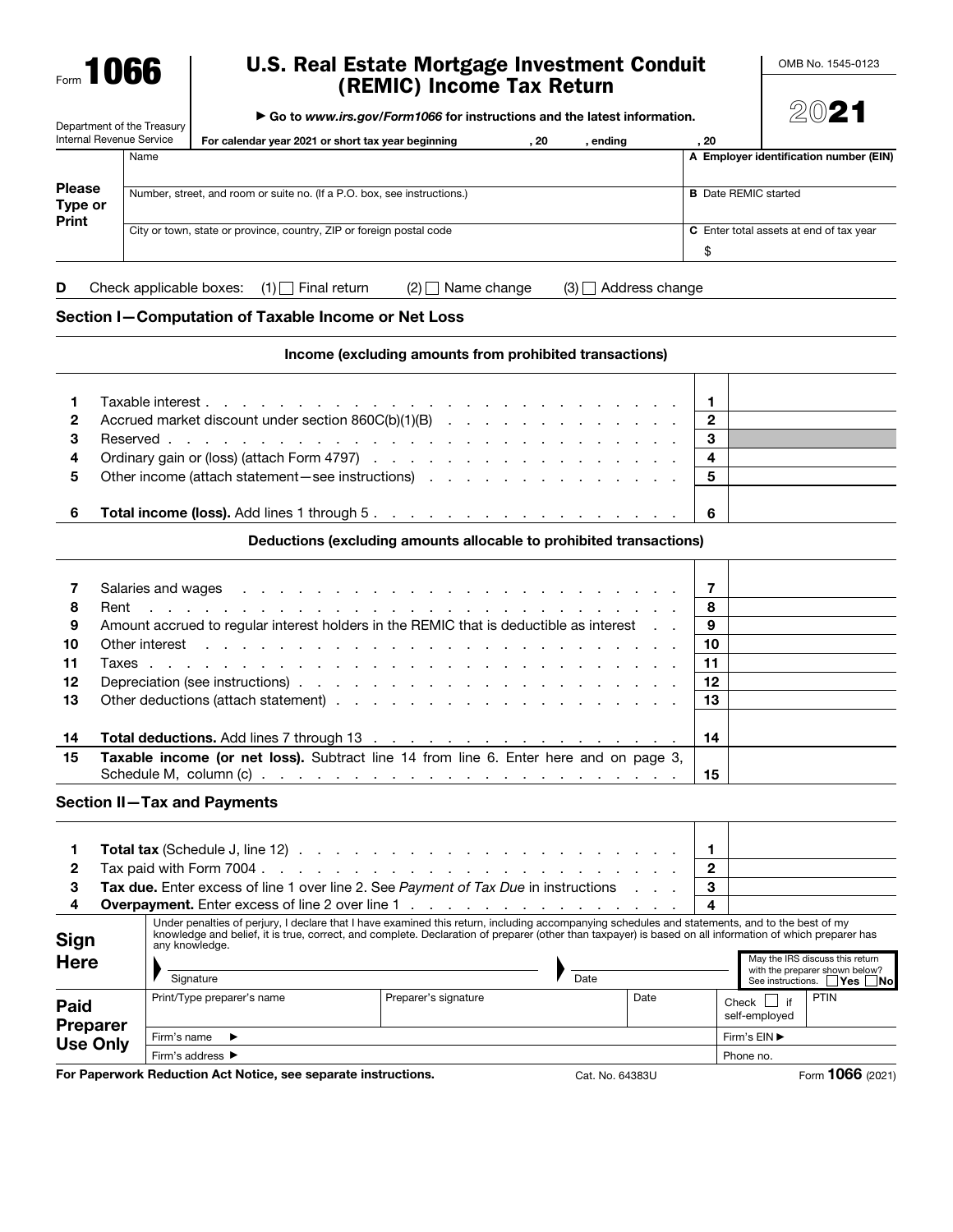## Schedule J Tax Computation

#### Part I—Tax on Net Income From Prohibited Transactions

| 1            | Income (see instructions)                                                                                                                                                                                                                                              |                         |
|--------------|------------------------------------------------------------------------------------------------------------------------------------------------------------------------------------------------------------------------------------------------------------------------|-------------------------|
| a            | Gain from certain dispositions of qualified mortgages enters and and all the control of the control of the control of the control of the control of the control of the control of the control of the control of the control of                                         | 1a                      |
| b            |                                                                                                                                                                                                                                                                        | 1b                      |
| c            |                                                                                                                                                                                                                                                                        | 1c                      |
| d            | Gain from the disposition of cash flow investments (except from a qualified liquidation)                                                                                                                                                                               | 1d                      |
| $\mathbf{2}$ |                                                                                                                                                                                                                                                                        | $\mathbf{2}$            |
| 3            | Deductions directly connected with the production of income shown on line 2 (excluding<br>deductions attributable to prohibited transactions resulting in a loss) entitled as a control of the deductions attributable to prohibited transactions resulting in a loss) | 3                       |
| 4            | Tax on net income from prohibited transactions. Subtract line 3 from line 2                                                                                                                                                                                            | $\overline{\mathbf{4}}$ |
|              | Part II-Tax on Net Income From Foreclosure Property (as defined in section 860G(a)(8))<br>(Caution: See instructions before completing this part.)                                                                                                                     |                         |
| 5            | Net gain or (loss) from the sale or other disposition of foreclosure property described in section<br><u>. Kara masa sa kasa sa kasa sa kasa sa kasa sa kasa</u><br>1221(a)(1) (attach statement)                                                                      | 5                       |
| 6            | Gross income from foreclosure property (attach statement)                                                                                                                                                                                                              | 6                       |
| 7            | Total income from foreclosure property. Add lines 5 and 6.                                                                                                                                                                                                             | $\overline{7}$          |
| 8            | Deductions directly connected with the production of income shown on line 7 (attach statement).                                                                                                                                                                        | 8                       |
| 9            | Net income from foreclosure property. Subtract line 8 from line 7                                                                                                                                                                                                      | 9                       |
| 10           | Tax on net income from foreclosure property. Enter 21% (0.21) of line 9                                                                                                                                                                                                | 10                      |
|              | Part III-Tax on Contributions After the Startup Day<br>(Don't complete this part if the startup day was before July 1, 1987. See instructions.)                                                                                                                        |                         |
| 11           | Tax. Enter amount of taxable contributions received during the calendar year after the startup                                                                                                                                                                         | 11                      |
|              | <b>Part IV-Total Tax</b>                                                                                                                                                                                                                                               |                         |

| 12 | <b>Total tax.</b> Add lines 4, 10, and 11. Enter here and on page 1, Section II, line 1 and a summary set of the set o |                              |
|----|------------------------------------------------------------------------------------------------------------------------|------------------------------|
|    |                                                                                                                        | $F_{\text{sum}}$ 1066 (0001) |

Form 1066 (2021)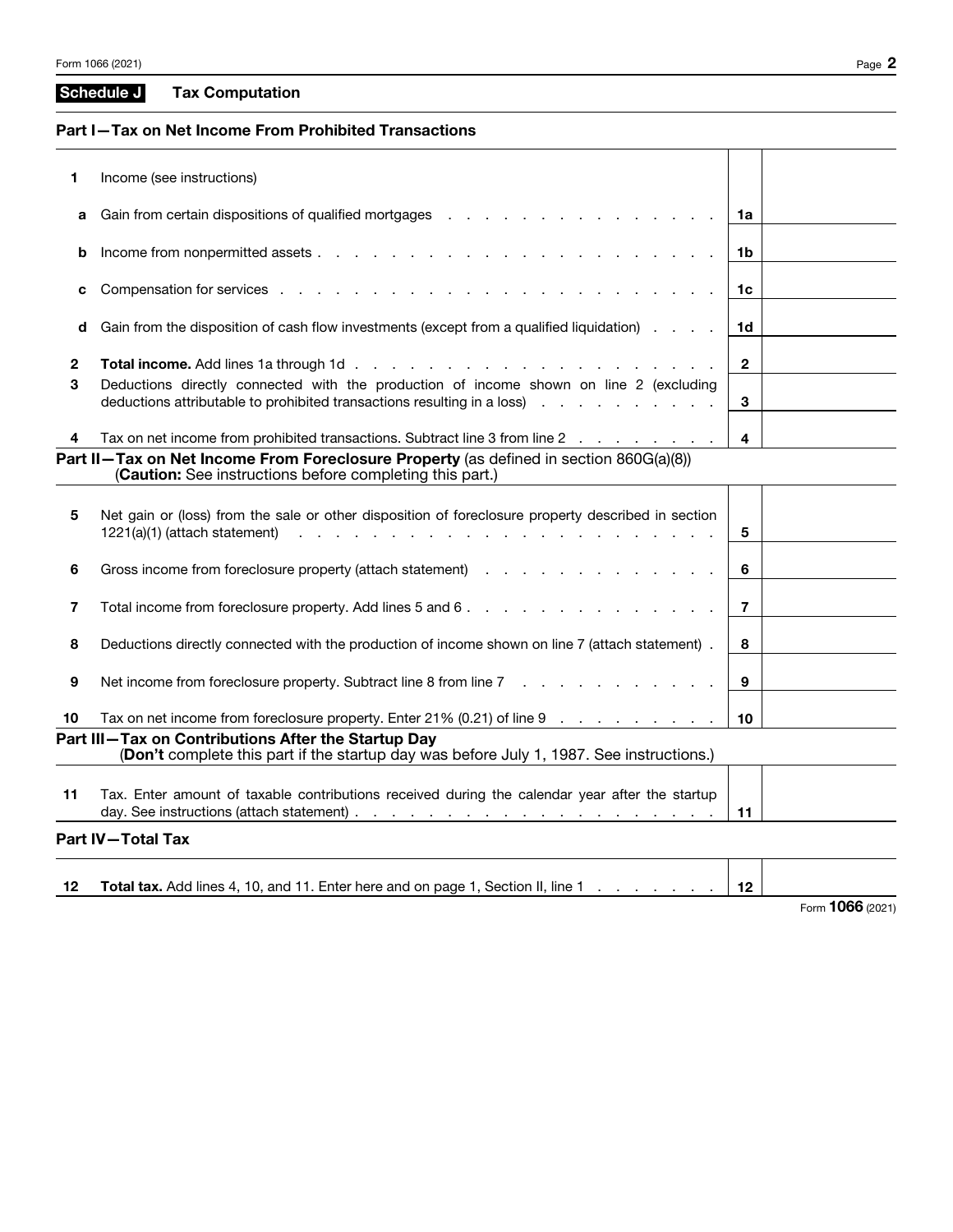|    |                                                                                                                                                                                                                                         | <b>Additional Information (see instructions)</b> |                                                                                                                                                                                                                                                                                                                                                                                                                                                                        |  |                          |                                      |  |                                      |                                                                                                         |            |           |
|----|-----------------------------------------------------------------------------------------------------------------------------------------------------------------------------------------------------------------------------------------|--------------------------------------------------|------------------------------------------------------------------------------------------------------------------------------------------------------------------------------------------------------------------------------------------------------------------------------------------------------------------------------------------------------------------------------------------------------------------------------------------------------------------------|--|--------------------------|--------------------------------------|--|--------------------------------------|---------------------------------------------------------------------------------------------------------|------------|-----------|
| Е  |                                                                                                                                                                                                                                         |                                                  | What type of entity is this REMIC? Check box $\blacktriangleright$ $\Box$ Corporation                                                                                                                                                                                                                                                                                                                                                                                  |  |                          | $\Box$ Partnership                   |  | $\Box$ Trust                         |                                                                                                         | <b>Yes</b> | <b>No</b> |
|    |                                                                                                                                                                                                                                         |                                                  |                                                                                                                                                                                                                                                                                                                                                                                                                                                                        |  |                          | Segregated Pool of Assets            |  |                                      |                                                                                                         |            |           |
|    |                                                                                                                                                                                                                                         |                                                  | If you checked "Segregated Pool of Assets," enter the name and type of entity that owns the assets:                                                                                                                                                                                                                                                                                                                                                                    |  |                          |                                      |  |                                      |                                                                                                         |            |           |
| F  | Name<br>Number of residual interest holders in this REMIC ▶                                                                                                                                                                             |                                                  |                                                                                                                                                                                                                                                                                                                                                                                                                                                                        |  |                          |                                      |  |                                      |                                                                                                         |            |           |
| G  |                                                                                                                                                                                                                                         |                                                  |                                                                                                                                                                                                                                                                                                                                                                                                                                                                        |  |                          |                                      |  |                                      |                                                                                                         |            |           |
|    | Check this box if this REMIC had more than one residual interest holder at any time during the tax year and it is<br>electing out of the centralized partnership audit regime under section 6221(b) $\ldots$ $\blacktriangleright \Box$ |                                                  |                                                                                                                                                                                                                                                                                                                                                                                                                                                                        |  |                          |                                      |  |                                      |                                                                                                         |            |           |
|    |                                                                                                                                                                                                                                         |                                                  | If you check this box, you must attach Schedule B-2 (Form 1065).                                                                                                                                                                                                                                                                                                                                                                                                       |  |                          |                                      |  |                                      |                                                                                                         |            |           |
|    | If you had more than one residual interest holder at any time during the tax year and you didn't check this box,<br>complete the Designation of Partnership Representative on page 4.                                                   |                                                  |                                                                                                                                                                                                                                                                                                                                                                                                                                                                        |  |                          |                                      |  |                                      |                                                                                                         |            |           |
| н. | foreign country?                                                                                                                                                                                                                        |                                                  | At any time during calendar year 2021, did the REMIC have a financial interest or signature authority or other<br>authority over any foreign financial account, including bank, securities, or other types of financial accounts in a<br>and a construction of the construction of the construction of the construction of the construction of the construction of the construction of the construction of the construction of the construction of the construction of |  |                          |                                      |  |                                      |                                                                                                         |            |           |
|    |                                                                                                                                                                                                                                         | If "Yes," enter name of foreign country          | If "Yes," the REMIC may have to file FinCEN Form 114. See instructions.                                                                                                                                                                                                                                                                                                                                                                                                |  |                          |                                      |  |                                      |                                                                                                         |            |           |
| ı  |                                                                                                                                                                                                                                         |                                                  | During the tax year, did the REMIC receive a distribution from, or was it the grantor of, or transferor to, a foreign                                                                                                                                                                                                                                                                                                                                                  |  |                          |                                      |  |                                      |                                                                                                         |            |           |
| J  |                                                                                                                                                                                                                                         |                                                  | trust? If "Yes," see instructions for other forms the REMIC may have to file<br>Enter the amount of tax-exempt interest accrued during the year >                                                                                                                                                                                                                                                                                                                      |  |                          |                                      |  |                                      |                                                                                                         |            |           |
| Κ  |                                                                                                                                                                                                                                         |                                                  | Check this box if the REMIC had more than one class of regular interests                                                                                                                                                                                                                                                                                                                                                                                               |  |                          | ____________________________________ |  |                                      |                                                                                                         |            |           |
|    |                                                                                                                                                                                                                                         |                                                  | If so, attach a statement identifying the classes and principal amounts outstanding for each at the end of the year.                                                                                                                                                                                                                                                                                                                                                   |  |                          |                                      |  |                                      |                                                                                                         |            |           |
| L  |                                                                                                                                                                                                                                         |                                                  | Enter the sum of the daily accruals determined under section $860E(c)$ for the calendar year $\blacktriangleright$                                                                                                                                                                                                                                                                                                                                                     |  |                          |                                      |  |                                      |                                                                                                         |            |           |
|    | <b>Schedule L</b>                                                                                                                                                                                                                       | <b>Balance Sheets per Books</b>                  |                                                                                                                                                                                                                                                                                                                                                                                                                                                                        |  |                          | (a) Beginning of year                |  |                                      | (b) End of year                                                                                         |            |           |
|    |                                                                                                                                                                                                                                         | <b>Assets</b>                                    |                                                                                                                                                                                                                                                                                                                                                                                                                                                                        |  |                          |                                      |  |                                      |                                                                                                         |            |           |
| 1  |                                                                                                                                                                                                                                         | Permitted investments (see instructions):        |                                                                                                                                                                                                                                                                                                                                                                                                                                                                        |  |                          |                                      |  |                                      |                                                                                                         |            |           |
| a  |                                                                                                                                                                                                                                         |                                                  | Cash flow investments                                                                                                                                                                                                                                                                                                                                                                                                                                                  |  |                          |                                      |  |                                      |                                                                                                         |            |           |
| b  |                                                                                                                                                                                                                                         |                                                  | Qualified reserve assets                                                                                                                                                                                                                                                                                                                                                                                                                                               |  |                          |                                      |  |                                      |                                                                                                         |            |           |
| с  |                                                                                                                                                                                                                                         |                                                  | Foreclosure property                                                                                                                                                                                                                                                                                                                                                                                                                                                   |  |                          |                                      |  |                                      |                                                                                                         |            |           |
| 2  |                                                                                                                                                                                                                                         |                                                  | Qualified mortgages                                                                                                                                                                                                                                                                                                                                                                                                                                                    |  |                          |                                      |  |                                      |                                                                                                         |            |           |
| 3  |                                                                                                                                                                                                                                         |                                                  | Other assets (attach statement)                                                                                                                                                                                                                                                                                                                                                                                                                                        |  |                          |                                      |  |                                      |                                                                                                         |            |           |
|    | <b>Total assets</b>                                                                                                                                                                                                                     |                                                  | and a strategic control of                                                                                                                                                                                                                                                                                                                                                                                                                                             |  |                          |                                      |  |                                      |                                                                                                         |            |           |
|    |                                                                                                                                                                                                                                         | <b>Liabilities and Capital</b>                   |                                                                                                                                                                                                                                                                                                                                                                                                                                                                        |  |                          |                                      |  |                                      |                                                                                                         |            |           |
| 5  |                                                                                                                                                                                                                                         | Current liabilities (attach statement)           | and a state of the state                                                                                                                                                                                                                                                                                                                                                                                                                                               |  |                          |                                      |  |                                      |                                                                                                         |            |           |
| 6  |                                                                                                                                                                                                                                         |                                                  | Other liabilities (attach statement)                                                                                                                                                                                                                                                                                                                                                                                                                                   |  |                          |                                      |  |                                      |                                                                                                         |            |           |
| 7  |                                                                                                                                                                                                                                         | Regular interests in REMIC                       |                                                                                                                                                                                                                                                                                                                                                                                                                                                                        |  |                          |                                      |  |                                      |                                                                                                         |            |           |
| 8  |                                                                                                                                                                                                                                         |                                                  | Residual interest holders' capital accounts                                                                                                                                                                                                                                                                                                                                                                                                                            |  |                          |                                      |  |                                      |                                                                                                         |            |           |
| 9  |                                                                                                                                                                                                                                         | Total liabilities and capital                    | the contract of the contract of the                                                                                                                                                                                                                                                                                                                                                                                                                                    |  |                          |                                      |  |                                      |                                                                                                         |            |           |
|    | <b>Schedule M</b>                                                                                                                                                                                                                       |                                                  | Reconciliation of Residual Interest Holders' Capital Accounts (Show reconciliation of each<br>residual interest holder's capital account quarterly on Schedule Q (Form 1066), Item F.)                                                                                                                                                                                                                                                                                 |  |                          |                                      |  |                                      |                                                                                                         |            |           |
|    | (a) Residual interest<br>holders' capital<br>accounts at                                                                                                                                                                                | (b) Capital<br>contributed during<br>year        | (c) Taxable income<br>(or net loss) from<br>Section I, line 15                                                                                                                                                                                                                                                                                                                                                                                                         |  | (d) Nontaxable<br>income | (e) Unallowable<br>deductions        |  | (f) Withdrawals and<br>distributions | (g) Residual interest<br>holders' capital accounts<br>at end of year (combine<br>cols. (a) through (f)) |            |           |
|    | beginning of year                                                                                                                                                                                                                       |                                                  |                                                                                                                                                                                                                                                                                                                                                                                                                                                                        |  |                          |                                      |  |                                      |                                                                                                         |            |           |
|    |                                                                                                                                                                                                                                         |                                                  |                                                                                                                                                                                                                                                                                                                                                                                                                                                                        |  |                          |                                      |  |                                      |                                                                                                         |            |           |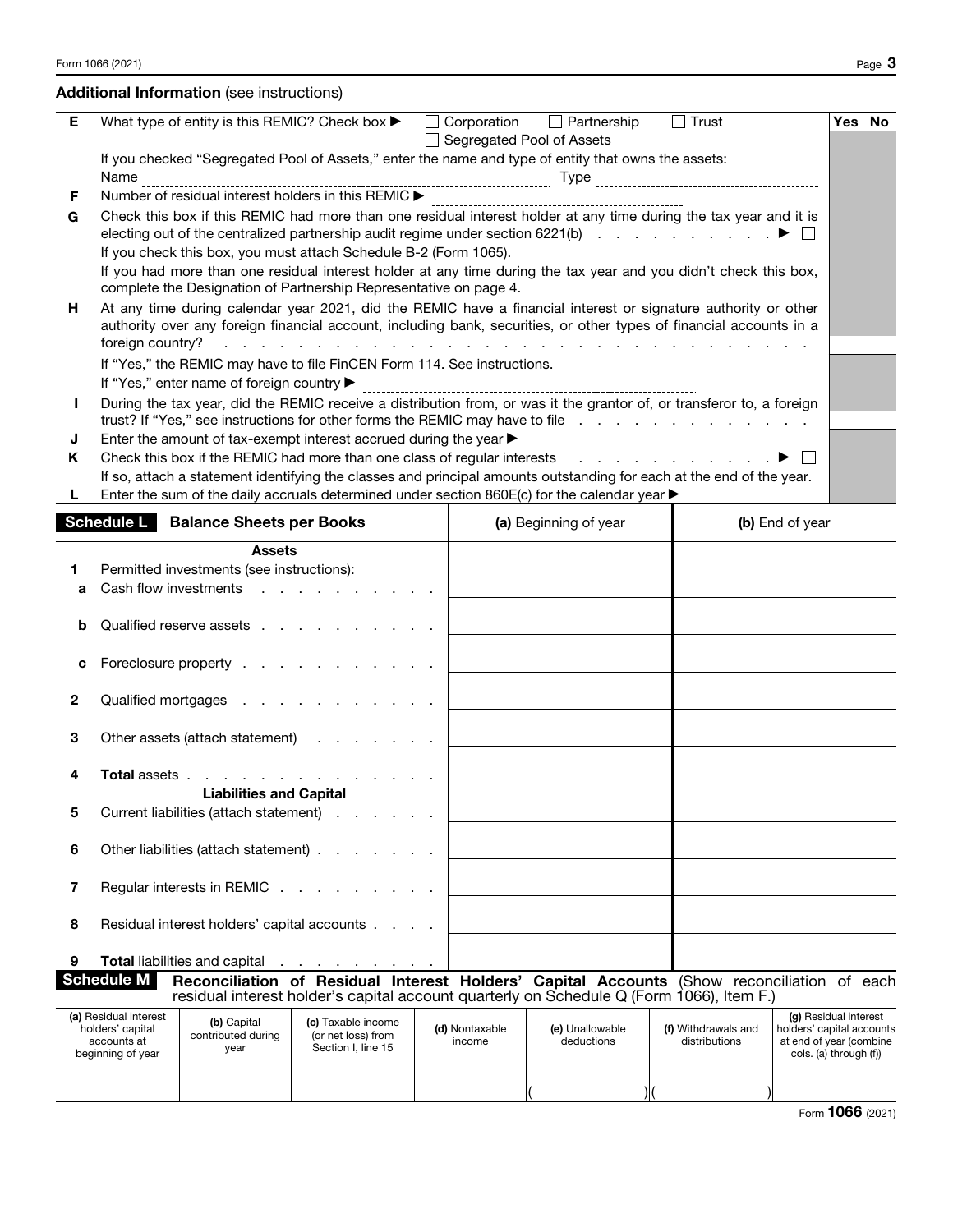## Designation of Partnership Representative (see instructions)

Enter below the information for the partnership representative (PR) for the calendar year of this return.

| Name of PR                                                                              |                                                     |
|-----------------------------------------------------------------------------------------|-----------------------------------------------------|
| U.S. address of<br><b>PR</b>                                                            | U.S. phone<br>number of PR                          |
| If the PR is an<br>entity, name of the<br>designated<br>individual for the<br><b>PR</b> |                                                     |
| U.S. address of<br>designated<br>individual                                             | U.S. phone<br>number of<br>designated<br>individual |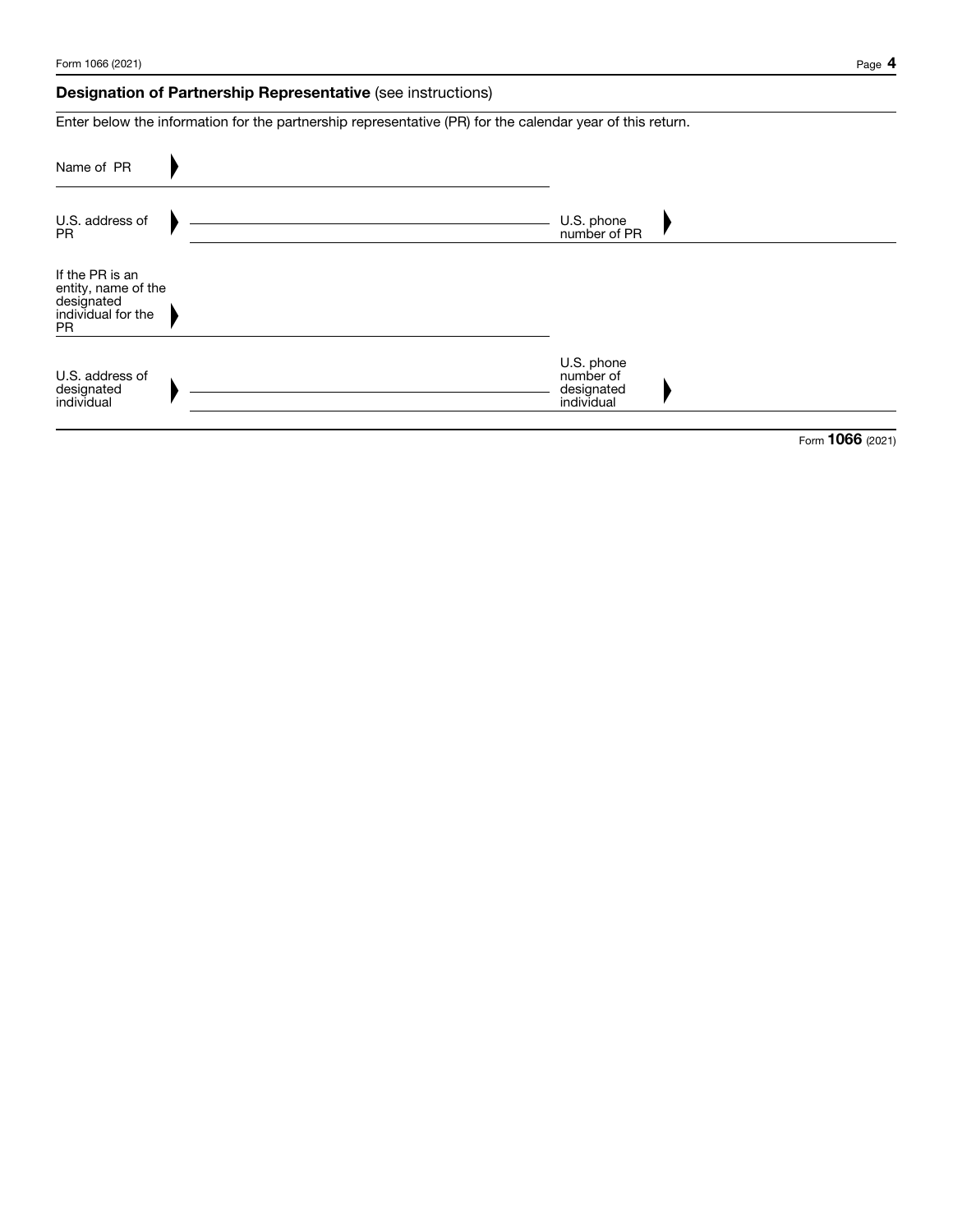# 2021 **Instructions for Form 1066**

## U.S. Real Estate Mortgage Investment Conduit (REMIC) Income Tax Return

Section references are to the Internal Revenue Code unless otherwise noted.

# **Future Developments**

For the latest information about developments related to Form 1066 and its separate instructions, such as legislation enacted after they were published, go to *[IRS.gov/Form1066](https://www.irs.gov/form1066)*.

# **Reminders**

**Failure-to-file penalty.** The minimum penalty under section 6651(a) for the failure to file Form 1066 within 60 days of the due date has increased to the smaller of the tax due or \$435. The penalty under section 6698 that the IRS may charge when no tax is due has increased to \$205 for each person who was a residual interest holder in the REMIC at any time during the year for each month or part of a month the return is late, for up to 12 months. For more information, see *Late filing penalty,* later.

**Bipartisan Budget Act.** The Bipartisan Budget Act of 2015 (BBA) created a new centralized partnership audit regime that applies to a REMIC for tax years beginning after 2017. Under the centralized partnership audit regime, any adjustments to the partnership-related items of a REMIC are determined at the REMIC level.

**Partnership representative.** Under the centralized partnership audit regime, a REMIC is required to designate a partnership representative if it had more than one residual interest holder at any time during the tax year and it didn't elect out of the centralized partnership audit regime. The partnership representative will have the sole authority to act on behalf of the REMIC under the centralized partnership audit regime. The person designated by the REMIC as the partnership representative must have a substantial presence in the United States. For more information, see *Designation of Partnership Representative*, later.

# **Photographs of Missing Children**

The IRS is a proud partner with the *[National Center for Missing & Exploited](http://www.missingkids.com)  [Children® \(NCMEC\)](http://www.missingkids.com)*. Photographs of missing children selected by the Center may appear in instructions on pages that would otherwise be blank. You can help bring these children home by looking at the photographs and calling 1-800-THE-LOST (1-800-843-5678) if you recognize a child.

## **How To Get Forms and Publications**

**Internet.** You can access the IRS website 24 hours a day, 7 days a week, at *[IRS.gov](https://www.irs.gov)*  to:

- Download forms, instructions, and publications;
- Order IRS products online;
- Research your tax questions online;
- Search publications online by topic or keyword;
- View Internal Revenue Bulletins (IRBs) published in the last few years; and

• Sign up to receive local and national tax news by email.

# **General Instructions**

#### **Purpose of Form**

File Form 1066 to report the income, deductions, and gains and losses from the operation of a REMIC. In addition, the form is filed by the REMIC to report and pay the taxes on net income from prohibited transactions, net income from foreclosure property, and contributions after the startup day.

## **Who Must File**

An entity must file Form 1066 if it elected to be treated as a REMIC for its first tax year (and the election is still in effect) and it meets the section 860D(a) requirements listed below.

A REMIC is any entity that:

- Elects to be treated as a REMIC for the
- tax year and all prior tax years; • All of the interests in which are regular
- interests or residual interests;

• Has one (and only one) class of residual interests and all distributions, if any, with respect to such interests are pro rata;

• Substantially all of the assets consist of qualified mortgages and permitted investments as of the close of the third month beginning after the startup day (defined in the instructions for *Item B—Date REMIC started*, later) and at all times thereafter;

• For which reasonable arrangements have been designed to ensure that residual interests aren't held by disqualified organizations (as defined in section 860E(e)(5)), and information needed to apply section 860E(e) will be made available by the entity.



*The last item in the above list doesn't apply to REMICs with a*  **doesn't apply to REMICs with a**<br>startup day before April 1, 1988 *(or those formed under a binding contract in effect on March 31, 1988).*

See section 860G for definitions and special rules. See section 860D(a) regarding qualification as a REMIC during a qualified liquidation.

#### **Making the Election**

The election to be treated as a REMIC is made by timely filing, for the first tax year of its existence, a Form 1066 and having it signed by an authorized person. Once the election is made, it stays in effect for all years until it is terminated.

#### **First Tax Year**

For the first tax year of a REMIC's existence, the REMIC must furnish the following in a separate statement attached to the REMIC's initial return.

• Information concerning the terms of the regular interests and the designated residual interest of the REMIC, or a copy of the offering circular or prospectus containing such information.

• A description of the prepayment and reinvestment assumptions made in accordance with section 1272(a)(6) and its regulations, including documentation supporting the selection of the prepayment assumption.

## **Termination of Election**

If the entity ceased to qualify as a REMIC under the requirements of section 860D(a) in 2021, the election to be a REMIC is terminated for 2021 and all future years. For 2021 and all future years, you must file the tax form for similarly organized entities (corporations, partnerships, trusts, etc.).

## **When To File**

Generally, REMICs must file the 2021 Form 1066 by March 15, 2022. However, if the entity will file its final return in 2021, Form 1066 is due by the 15th day of the 3rd month following the date the REMIC ceased to exist.



<sup>•</sup> Has a calendar tax year; and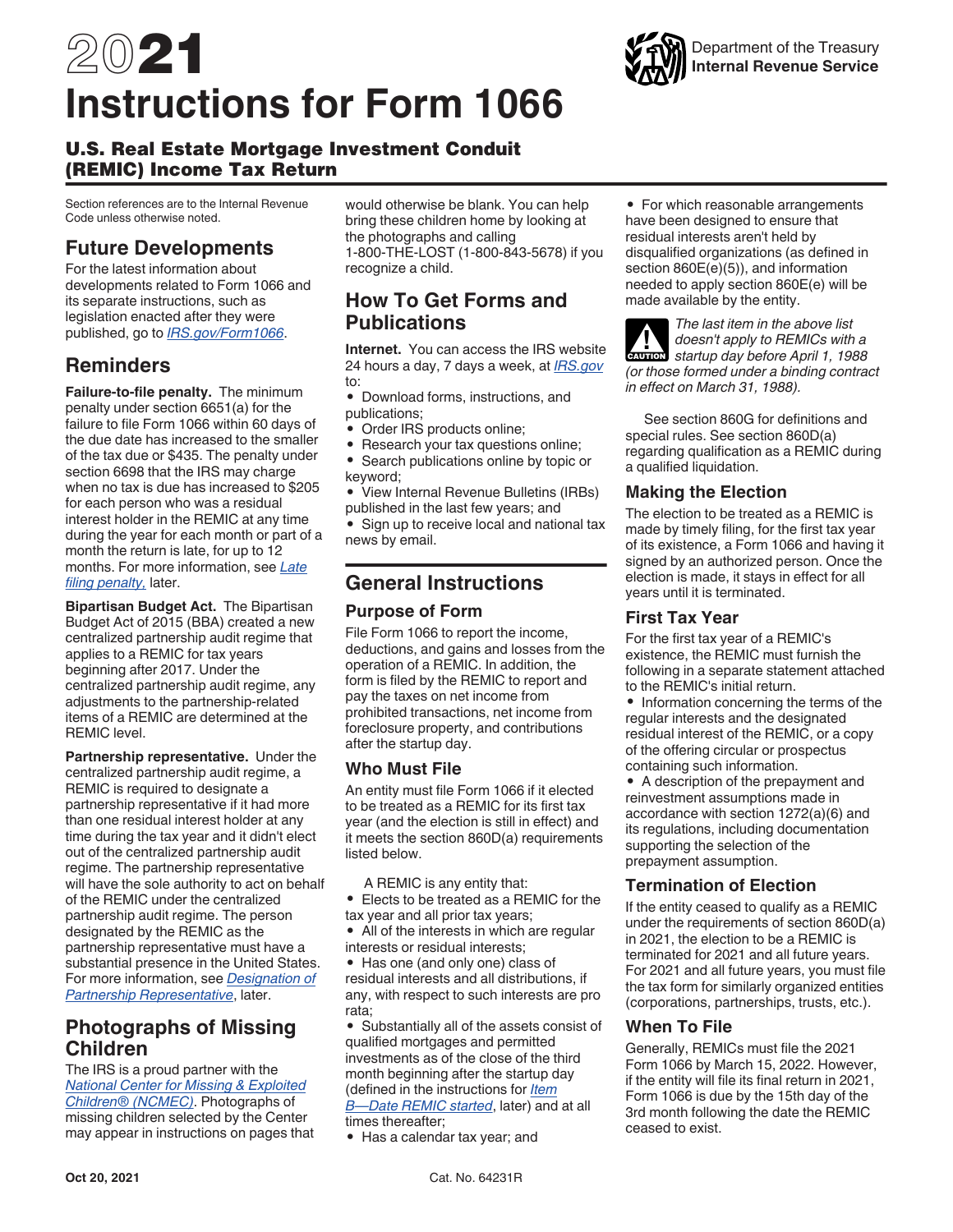If you need more time to file Form 1066, file Form 7004, Application for Automatic Extension of Time To File Certain Business Income Tax, Information, and Other Returns, to request an automatic extension. You must file Form 7004 by the regular due date of Form 1066.

#### **Period Covered**

File the 2021 return for:

1. Calendar year 2021;

2. Short tax years beginning and ending in 2021; or

3. Short tax years beginning and ending in 2022, if the 2022 Form 1066 isn't available by the time the REMIC is required to file its 2022 return. Even though the REMIC is filing the 2022 tax return on a 2021 Form 1066, any tax law changes effective after December 31, 2021, have to be applied on the tax return.



*In the case of (2) or (3) above, fill in the dates for the short tax year*  **caution** at the top of the form.

## **Private Delivery Services**

REMICs can use certain private delivery services (PDSs) designated by the IRS to meet the "timely mailing as timely filing" rule for tax returns. Go to *[IRS.gov/PDS](https://www.irs.gov/pds)* for the current list of PDSs.

The PDS can tell you how to get written proof of the mailing date.

For the IRS mailing address to use if you're using a PDS, go to *[IRS.gov/](https://www.irs.gov/pdsstreetaddresses) [PDSstreetAddresses](https://www.irs.gov/pdsstreetaddresses)*.

*PDSs can't deliver items to P.O. boxes. You must use the U.S.*  **Postal Service to mail any item to** *an IRS P.O. box address.*

## **Where To File**

If the REMIC's principal business, office, or agency is located in the United States, then file the return at:

> Department of the Treasury Internal Revenue Service Ogden, UT 84201-0007

If the REMIC's principal business, office, or agency is located in a foreign country or U.S. possession, then file the return at:

> Internal Revenue Service P.O. Box 409101 Ogden, UT 84409

## **Accounting Method**

A REMIC must compute its taxable income (or net loss) using the accrual method of accounting. See section 860C(b). For more information about the accrual method of accounting, see Pub. 538.

#### **Rounding Off to Whole Dollars**

The REMIC may round off cents to whole dollars on its returns and schedules. If the REMIC does round to whole dollars, it must round all amounts. To round, drop amounts under 50 cents and increase amounts from 50 to 99 cents to the next dollar (for example, \$1.39 becomes \$1 and \$2.50 becomes \$3).

If two or more amounts must be added to figure the amount on a line, include cents when adding the amounts and round off only the total.

#### **Recordkeeping**

The REMIC records must be kept as long as their contents may be material in the administration of any Internal Revenue law. Copies of the filed tax returns should also be kept as part of the REMIC's records. See Pub. 583, Starting a Business and Keeping Records, for more information.

## **Final Return**

If the REMIC ceases to exist during the year, check the box on Form 1066, page 1, item D(1).

The box on Schedule Q (Form 1066), item E(1), should also be checked to indicate when the schedule is for the final quarter of the year.

#### **Amended Return**

If the REMIC files its return and later becomes aware of changes it must make to income, deductions, or other items, the REMIC should then file:

• Form 1065-X, Amended Return or Administrative Adjustment Request (AAR); and

• An amended Schedule Q (Form 1066), for each residual interest holder, and check the box at item E(2). Give corrected Schedules Q (Form 1066) to each residual interest holder.

If the REMIC's federal return is changed for any reason, it may affect its state return. This would include changes made as a result of an examination of the REMIC's return by the IRS. Contact the state tax agency where the state return is filed for more information.

## **Assembling the Return**

If you need more space to report items shown on the forms or schedules, attach separate sheets reporting the items. Use the same size and format as on the printed forms. But show the totals on the printed forms. Be sure to put the REMIC's name and employer identification number (EIN) on each sheet.

You must complete every applicable entry space on Form 1066. If you attach statements, don't write "See Attached" instead of completing the entry spaces on this form.

#### **Other Forms and Returns That May Be Required**

**Form 1096, Annual Summary and Transmittal of U.S. Information Returns.** Use this form to summarize and send information returns to the IRS.

**Form 1098, Mortgage Interest Statement.** This form is used to report the receipt from any individual of \$600 or more of mortgage interest and points in the course of the REMIC's trade or business.

**Forms 1099-A, B, C, INT, LTC, MISC, NEC, OID, R, S, and SA.** Use these information returns to report acquisitions or abandonments of secured property; proceeds from broker and barter exchange transactions; cancellation of debt; interest income; certain payments made under a long-term care insurance contract and certain accelerated death benefits; miscellaneous information; non-employee compensation; original issue discount; distributions from pensions, annuities, retirement or profit-sharing plans, individual retirement arrangements (IRAs), insurance contracts, etc.; proceeds from real estate transactions; and distributions from an HSA, Archer MSA, or Medicare Advantage MSA. Also, use these returns to report amounts that were received as a nominee on behalf of another person.

Generally, a REMIC must file Forms 1099-INT and 1099-OID, as appropriate, to report accrued income of \$10 or more of regular interest holders. See Regulations section 1.6049-7. Also, every REMIC must file Forms 1099-MISC if it makes payments of rents, commissions, or other fixed or determinable income (see section 6041) totaling \$600 or more to any one person in the course of its trade or business during the calendar year.

For more details, see the General Instructions for Certain Information Returns.

**Form 8275, Disclosure Statement, and Form 8275-R, Regulation Disclosure Statement.** Use these forms to disclose items or positions taken on a tax return that aren't otherwise adequately disclosed on the return or that are contrary to Treasury regulations (to avoid parts of the accuracy-related penalty or certain preparer penalties).

**Form 8300, Report of Cash Payments Over \$10,000 Received in a Trade or Business.** Generally, this form is used to report the receipt of more than \$10,000 in cash or foreign currency in one transaction or a series of related transactions.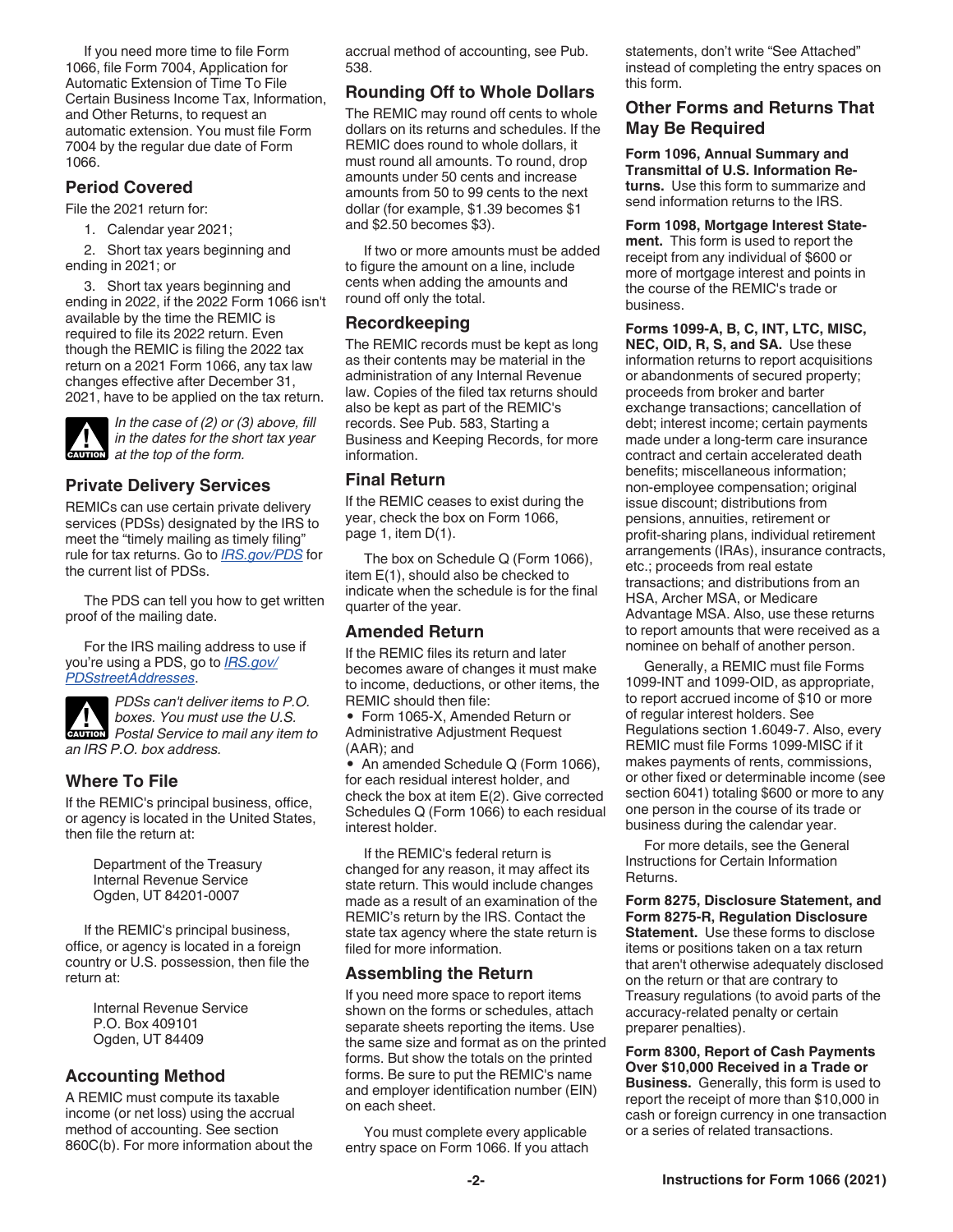**Form 8811, Information Return for Real Estate Mortgage Investment Conduits (REMICs) and Issuers of Collateralized Debt Obligations.** A REMIC uses this form to provide the information required by Regulations section 1.6049-7(b)(1)(ii). This information will be published in Pub. 938, Real Estate Mortgage Investment Conduits (REMICs) Reporting Information (And Other Collateralized Debt Obligations (CDOs)). This publication contains a directory of REMICs.

Pub. 938 isn't printed. Instead, it is available on the IRS website. For more information about Pub. 938, go to *[IRS.gov/](https://www.irs.gov/pub938) [Pub938](https://www.irs.gov/pub938)*.

**Form 8822-B, Change of Address or Responsible Party—Business.** This form is used to inform the IRS of a new REMIC address if the change is made after filing Form 1066.

#### **Payment of Tax Due**

The REMIC must pay the tax due (page 1, Section II, line 3) in full by the 15th day of the 3rd month following the end of the tax year.

**Electronic deposit requirement.**  REMICs must use electronic funds transfer (EFT) to make all federal tax deposits (such as deposits of employment tax, excise tax, and income tax). Generally, an EFT is made using the Electronic Federal Tax Payment System (EFTPS). If you don't want to use EFTPS, you can arrange for your tax professional, financial institution, payroll service, or other trusted third party to make electronic deposits on your behalf.

To get more information about EFTPS or to enroll in EFTPS, go to *[EFTPS.gov](https://www.eftps.gov)* or call 800-555-4477. Additional information about EFTPS is also available in Pub. 966.

**Same-day wire payment option.** If the REMIC fails to submit a deposit transaction on EFTPS by 8 p.m. Eastern time the day before the date a deposit is due, it can still make its deposit on time by using the Federal Tax Collection Service (FTCS) to make a same-day wire payment. To use the same-day wire payment method, the REMIC will need to make arrangements with its financial institution ahead of time. Please check with the financial institution regarding availability, deadlines, and costs. Financial institutions may charge a fee for payments made this way. To learn more about the information required by a financial institution to make a same-day wire payment, go to *[IRS.gov/](https://www.irs.gov/samedaywire) [SameDayWire](https://www.irs.gov/samedaywire)*.

#### **Interest and Penalties**

**Interest.** Interest is charged on taxes not paid by the due date, even if an extension of time to file is granted. Interest is also charged on penalties imposed for failure to file, negligence, fraud, substantial valuation misstatements, substantial understatements of tax, and reportable transaction understatements from the due date (including extensions) to the date of payment. The interest charge is figured at a rate determined under section 6621.

**Late filing penalty.** A penalty may be charged if the return is filed after the due date (including extensions) or the return doesn't show all the information required, unless each failure is due to reasonable cause and not due to willful neglect.

If you receive a notice about a penalty after you file this return, reply to the notice with an explanation of why the return was late. We will determine if you meet the reasonable-cause criteria. Don't attach an explanation when you file your return.

If taxes are due, we will charge a section 6651 penalty of 5% of the unpaid tax for each month or part of a month the return is late, up to a maximum of 25% of the unpaid tax; or, if the return is 60 days or more late, a \$435 minimum or the balance of the tax due on the return, whichever is smaller. If no tax is due, we may charge a section 6698 penalty of \$205 for each person who was a residual interest holder in the REMIC at any time during the year for each month or part of a month the return is late, for up to 12 months. Although we can charge both the section 6651 and section 6698 penalties when taxes are due, we will generally charge only one of the penalties, whichever is greater.

**Late payment penalty.** The penalty for not paying the tax when due is usually 1/2 of 1% of the unpaid tax for each month or part of a month the tax is unpaid. The penalty can't exceed 25% of the unpaid tax. The penalty won't be charged if you can show reasonable cause for not paying on time.

**Other penalties.** Penalties can also be imposed for negligence, substantial understatements of tax, reportable transaction understatements, and fraud. See sections 6662, 6662A, and 6663.

#### **Contributions to the REMIC**

Generally, no gain or loss is recognized by the REMIC or any of the regular or residual interest holders when property is transferred to the REMIC in exchange for an interest in the REMIC. The adjusted basis of the interest received equals the adjusted basis of the property transferred to the REMIC.

The basis to the REMIC of property transferred by a regular or residual interest holder is its fair market value immediately after its transfer.

If the transferor holds a regular interest and if the issue price of the regular interest is more than its adjusted basis, the excess is included in income by the regular interest holder for the applicable tax years as if the excess were market discount on a bond and the holder had made an election under section 1278(b) to include this market discount currently. If the transferor holds a residual interest and if the issue price of the regular interest is more than its adjusted basis, the excess is amortized and included in the residual interest holder's income ratably over the anticipated weighted average life of the REMIC (as defined in Regulations section 1.860E-1(a)(3)(iv)).

If the transferor holds a regular interest and if the adjusted basis of the regular interest is more than its issue price, the regular interest holder treats the excess as amortizable bond premium subject to the rules of section 171. If the transferor holds a residual interest and if the adjusted basis of the residual interest is more than its issue price, the excess is deductible ratably over the anticipated weighted average life of the REMIC (as defined in Regulations section 1.860E-1(a)(3)(iv)).

#### **Payments Subject to Withholding at Source**

If there are any nonresident alien individuals, foreign partnerships, or foreign corporations as regular interest holders or residual interest holders, and the REMIC has items of gross income from sources within the United States (see sections 861 through 865), see Form 1042, Annual Withholding Tax Return for U.S. Source Income of Foreign Persons.

## **Who Must Sign**

**Startup day after November 9, 1988.**  For a REMIC with a startup day after November 9, 1988, Form 1066 may be signed by any person who could sign the return of the entity in the absence of the REMIC election. Thus, the return of a REMIC that is a corporation or trust would be signed by a corporate officer or a trustee, respectively. For REMICs with only segregated pools of assets, the return would be signed by any person who could sign the return of the entity owning the assets of the REMIC under applicable state law.

#### **Paid preparer's information.** If

someone is paid to prepare the return, the preparer must sign the return and complete the "Paid Preparer Use Only" area.

The paid preparer must:

- Have a valid Preparer Tax Identification Number (PTIN),
- Complete the required preparer information,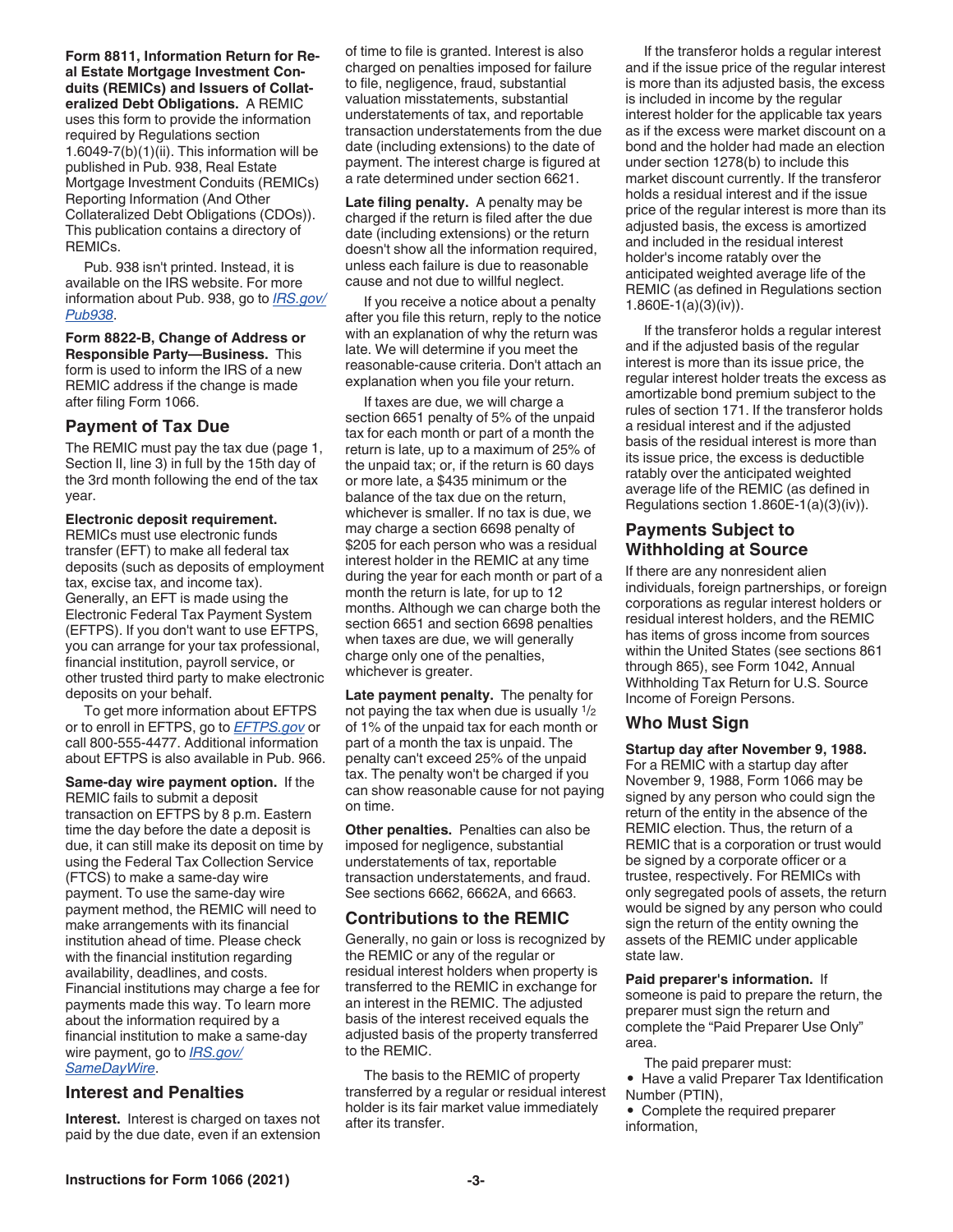- Sign the return in the space provided for the preparer's signature, and
- Give the REMIC a copy of the return.

**Note.** A paid preparer may sign original returns, amended returns, or requests for filing extensions by rubber stamp, mechanical device, or computer software program.

#### **Paid Preparer Authorization**

If the REMIC wants to allow the IRS to discuss its 2021 tax return with the paid preparer who signed it, check the "Yes" box in the signature area of the return. This authorization applies only to the individual whose signature appears in the "Paid Preparer Use Only" section of the REMIC's return. It doesn't apply to the firm, if any, shown in that section.

If the "Yes" box is checked, the REMIC is authorizing the IRS to call the paid preparer to answer any questions that may arise during the processing of its return. The REMIC is also authorizing the paid preparer to:

• Give the IRS any information that is missing from the return;

• Call the IRS for information about the processing of the return or the status of any related refund or payment(s); and • Respond to certain IRS notices that the REMIC has shared with the preparer

about math errors, offsets, and return preparation.

The REMIC isn't authorizing the paid preparer to receive any refund check, bind the REMIC to anything (including any additional tax liability), or otherwise represent the REMIC before the IRS.

The authorization can't be revoked. However, the authorization will automatically end no later than the due date (excluding extensions) for filing the REMIC's 2022 tax return. If the REMIC wants to expand the paid preparer's authorization or revoke the authorization before it ends, see Pub. 947, Practice Before the IRS and Power of Attorney.

# **Specific Instructions**

## **General Information**

**Name, address, and EIN.** Print or type the REMIC's legal name and address on the appropriate lines. Include the suite, room, or other unit number after the street address. If the Post Office doesn't deliver mail to the street address and the REMIC has a P.O. box, show the box number instead. If the REMIC receives its mail in care of a third party (such as an accountant or attorney), enter on the street address line "C/O" followed by the third party's name and street address or P.O. box. If the REMIC has changed its address since it last filed a return

(including a change to an "in care of" address), check the box for item D(3), "Address change."

**Note.** If a change in address or responsible party occurs after the return is filed, use Form 8822-B to notify the IRS of the change.

Enter the REMIC's EIN on Form 1066, page 1, item A. If the REMIC doesn't have its own EIN, it must apply for one. A REMIC may apply for an EIN by one of the methods discussed below.

• Online by going to *[IRS.gov/EIN](https://www.irs.gov/ein)*. The EIN is issued immediately once the application information is validated. • By mailing or faxing Form SS-4 to the IRS.

If the REMIC hasn't received its EIN by the time the return is due, write "Applied for" in the space for the EIN. For more details, see Pub. 583.

**Item B—Date REMIC started.** Enter the "startup day" selected by the REMIC.

The startup day is the day on which the REMIC issued all of its regular and residual interests. However, a sponsor may contribute property to a REMIC in exchange for regular and residual interests over any period of 10 consecutive days, and the REMIC may designate any 1 of those 10 days as the startup day. The day so designated is then the startup day, and all interests are treated as issued on that day.

**Item C—Total assets at end of tax year.** Enter the total assets of the REMIC. If there are no assets at the end of the tax year, enter the total assets as of the beginning of the tax year.

#### **Section I**

**Line 1—Taxable interest.** Enter the total taxable interest. "Taxable interest" is interest that is included in ordinary income from all sources except interest exempt from tax and interest on tax-free covenant bonds. You may elect to reduce the amount of interest accrued on taxable bonds by the amount of amortizable bond premium on those bonds attributable to the current tax year. See sections 171(c) and 171(e) for details.

**Line 2—Accrued market discount under section 860C(b)(1)(B).** Enter the amount of market discount attributable to the current tax year determined on the basis of a constant interest rate under the rules of section 1276(b)(2).

**Line 4—Ordinary gain or (loss).** Enter the net gain or (loss) from Form 4797, Sales of Business Property, Part II.

**Line 5—Other income.** Attach a statement listing by type and amount any other taxable income not reported on lines 1 through 4. If there is only one item of

other income, describe it in parentheses to the left of the entry space on line 5 instead of attaching a statement.

If the REMIC issued regular interests at a premium, the net amount of the premium is income that must be prorated over the term of these interests. Include this income on line 5.

Generally, cancellation of REMIC debt (for example, cancellation of unpaid principal and accrued but unpaid interest owed to a REMIC regular interest holder) should be recognized as income and reported on line 5. Attach a supporting statement to line 5 to separately disclose income from cancellation of REMIC debt.

REMICs with a startup date before November 12, 1991, enter any capital gain or (loss) on line 5. The REMIC can use the Schedule D, included in the 2011 Form 1066, or a statement showing the same information as it appears on the Schedule D, included in the 2011 Form 1066, to figure the capital gain (loss). Attach the schedule or statement to Form 1066.

**Deductions—(lines 7 through 14).**  Include only deductible amounts on lines 7 through 14. A REMIC isn't allowed any of the following deductions in computing its taxable income.

- The net operating loss deduction.
- The deduction for taxes paid or accrued to foreign countries and U.S. possessions.
- The deduction for charitable contributions.
- The deduction for depletion under section 611 for oil and gas wells.
- Losses or deductions allocable to prohibited transactions.

**Line 9—Amount accrued to regular interest holders in the REMIC that is deductible as interest.** Regular interests in the REMIC are treated as indebtedness for federal income tax purposes. Enter the amount of interest, including original issue discount, accruing to regular interest holders for the tax year. Don't deduct any amounts paid or accrued for residual interests in the REMIC.

**Line 10—Other interest.** Don't include interest deducted on line 9 or interest on indebtedness incurred or continued to purchase or carry obligations on which the interest is wholly exempt from income tax. You may elect to include amortization of bond premium on taxable bonds acquired before 1988 unless you elected to offset amortizable bond premium against the interest accrued on the bond (see the Section I, line 1, instructions). Don't include any amount attributable to a tax-exempt bond.

**Line 11—Taxes.** If you have to pay tax on net income from foreclosure property, you should include this tax (from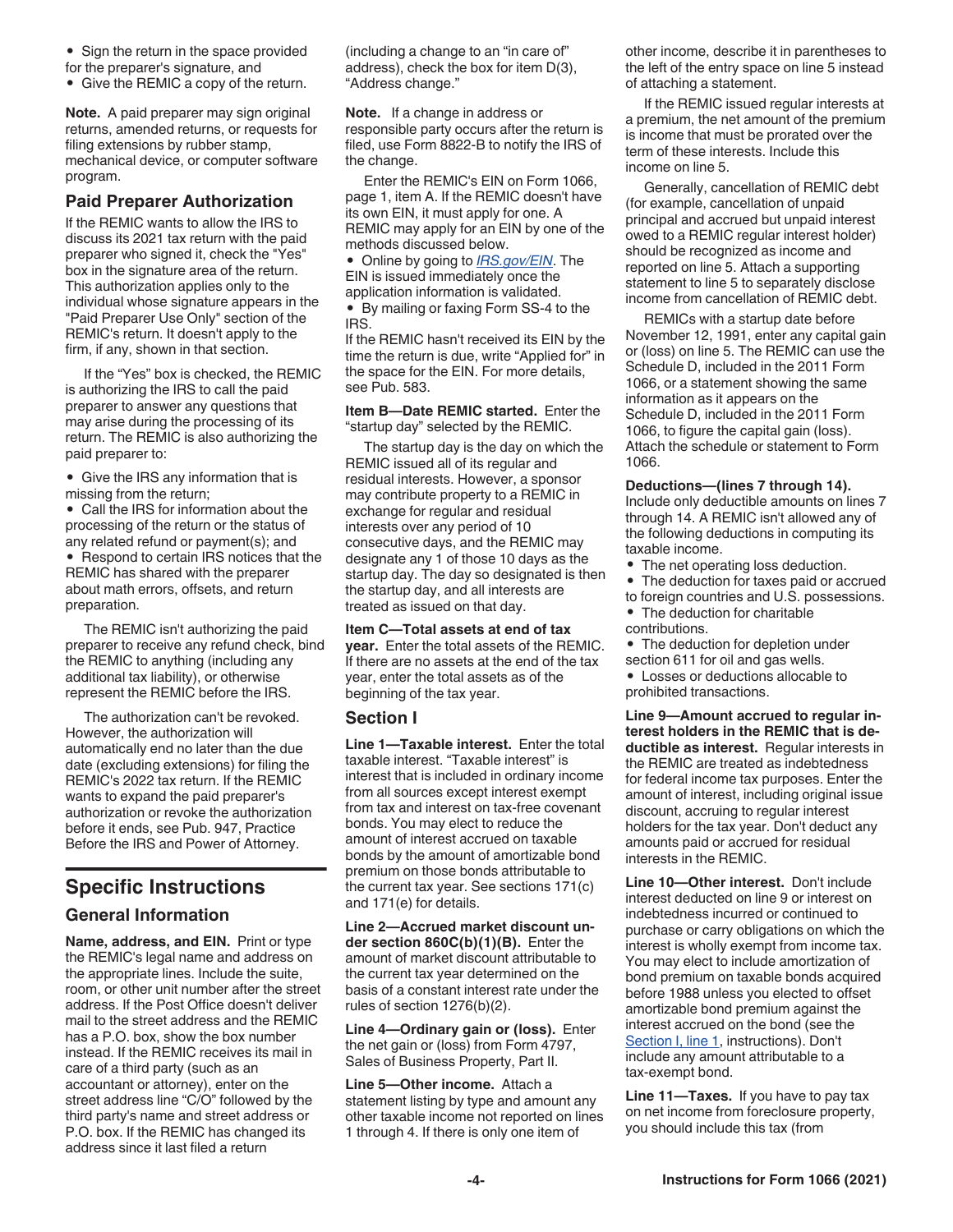Schedule J, line 10) on line 11 of Form 1066.

**Note.** See section 164(d) for apportionment of taxes on real property between the seller and purchaser.

Enter taxes accrued during the tax year but don't include the following.

• Federal income taxes (except the tax on net income from foreclosure property).

• Foreign or U.S. possession income taxes.

• Taxes not imposed on the REMIC.

• Taxes, including state or local sales taxes, that are paid or incurred in connection with an acquisition or disposition of property. Such taxes must be treated as a part of the cost of the acquired property or, in the case of a disposition, as a reduction in the amount realized on the disposition.

**Line 12—Depreciation.** See the instructions for Form 4562, Depreciation and Amortization, or Pub. 946, How To Depreciate Property, to figure the amount of depreciation to enter on this line. You must complete and attach Form 4562 if the REMIC placed property in service during 2021, claims a section 179 expense deduction, or claims depreciation on any car or other listed property.

**Line 13—Other deductions.** Attach a statement listing by type and amount any other allowable deductions (such as bad debt deductions) for which no line is provided on Form 1066. If there is only one item of other deductions, describe it in parentheses to the left of the entry on line 13 instead of attaching a statement.

#### **Schedule J**

#### **Part I—Tax on Net Income From Prohibited Transactions**

**Losses not included.** Don't net losses from prohibited transactions against income or gains from prohibited transactions in determining the amounts to enter on lines 1a through 1d. These losses aren't deductible in computing net income from prohibited transactions.

For purposes of lines 1a and 1d, the term "prohibited transactions" doesn't include any disposition that is required to prevent default on a regular interest where the threatened default resulted from a default on one or more qualified mortgages, or to facilitate a clean-up call. A clean-up call is the redemption of a class of regular interests when, by reason of prior payments with respect to those interests, the administrative costs associated with servicing that class outweigh the benefits of maintaining the class. It doesn't include the redemption of a class in order to profit from a change in interest rates.

#### **Line 1a—Gain from certain dispositions of qualified mortgages.** Enter the amount of gain from the disposition of any qualified mortgage transferred to the

REMIC other than a disposition from: • The substitution of a qualified replacement mortgage for a qualified mortgage or the repurchase in lieu of substitution of a defective obligation;

• The foreclosure, default, or imminent default of the mortgage;

• The bankruptcy or insolvency of the REMIC; or

• A qualified liquidation.

See section 860F(a) for details and exceptions.

**Line 1b—Income from nonpermitted assets.** Enter the amount of any income received or accrued during the year attributable to any asset other than a qualified mortgage or permitted investment. See section 860G(a) for definitions.

**Line 1c—Compensation for services.**  Enter the receipt by the REMIC of any amount representing a fee or other compensation for services.

**Line 1d—Gain from the disposition of cash flow investments (except from a qualified liquidation).** Enter the amount of gain from the disposition of any cash flow investment except from a qualified liquidation. A "cash flow investment" is any investment of amounts received under qualified mortgages for a temporary period (not more than 13 months) before distribution to holders of interests in the REMIC. See section 860F(a)(4) for the definition of a qualified liquidation.

#### **Part II—Tax on Net Income From Foreclosure Property**

For a definition of foreclosure property, see the instructions for Schedule L, line 1c, later. Net income from foreclosure property must also be included in the computation of taxable income (or net loss) shown on Form 1066, page 1, Section I.

**Line 6—Gross income from foreclosure property.** Don't include on line 6 amounts described in section 856(c)(3) (A), (B), (C), (D), (E), or (G).

**Line 8—Deductions.** Only those expenses that are directly connected with the production of the income shown on line 7 may be deducted to figure net income from foreclosure property. Allowable deductions include depreciation on foreclosure property, interest accrued on debt of the REMIC attributable to the carrying of foreclosure property, real estate taxes, and fees charged by an independent contractor to manage foreclosure property. Don't deduct general overhead and administrative expenses.

**Line 10—Tax on net income from foreclosure property.** The REMIC is allowed a deduction for the amount of tax shown on this line. Include this amount in computing the deduction for taxes entered on Form 1066, page 1, Section I, line 11.

#### **Part III—Tax on Contributions After the Startup Day**

Don't complete this part if the startup day was before July 1, 1987. For this purpose, startup day means any day selected by a REMIC that is on or before the first day on which interests in the REMIC are issued.

**Line 11—Tax.** Enter the amount of contributions received during the calendar year after the startup day (as defined in the prior paragraph). See section 860G(d). Don't include cash contributions described next.

• Any contribution to facilitate a clean-up call or a qualified liquidation.

• Any payment in the nature of a guarantee.

• Any contribution during the 3-month period beginning on the startup day.

• Any contribution to a qualified reserve fund by any holder of a residual interest in the REMIC.

Attach a statement showing your computation.

#### **Additional Information**

Be sure to answer the questions and provide other information in items E through L.

**Item E—Type of entity.** Check the box for the entity type of the REMIC recognized under state or local law. If the REMIC isn't a separate entity under state or local law, check the box for "Segregated Pool of Assets," and state the name and type of entity that owns the assets in the spaces provided.

**Item F—Number of residual interest holders.** Enter the number of persons who were residual interest holders at any time during the tax year.

**Item G—Electing out of the centralized partnership audit regime.** A REMIC with only one residual interest holder at all times during the tax year doesn't need to complete line G because the REMIC isn't subject to the centralized partnership audit regime. If the REMIC had more than one residual interest holder at any time during the tax year, it may be eligible to elect out of the centralized partnership audit regime for the tax year if it has 100 or fewer residual interest holders in that year, each of which is either an individual, a C corporation, a foreign entity that would be treated as a C corporation if it was domestic, an S corporation, or an estate of a deceased residual interest holder. The election is made by checking the box on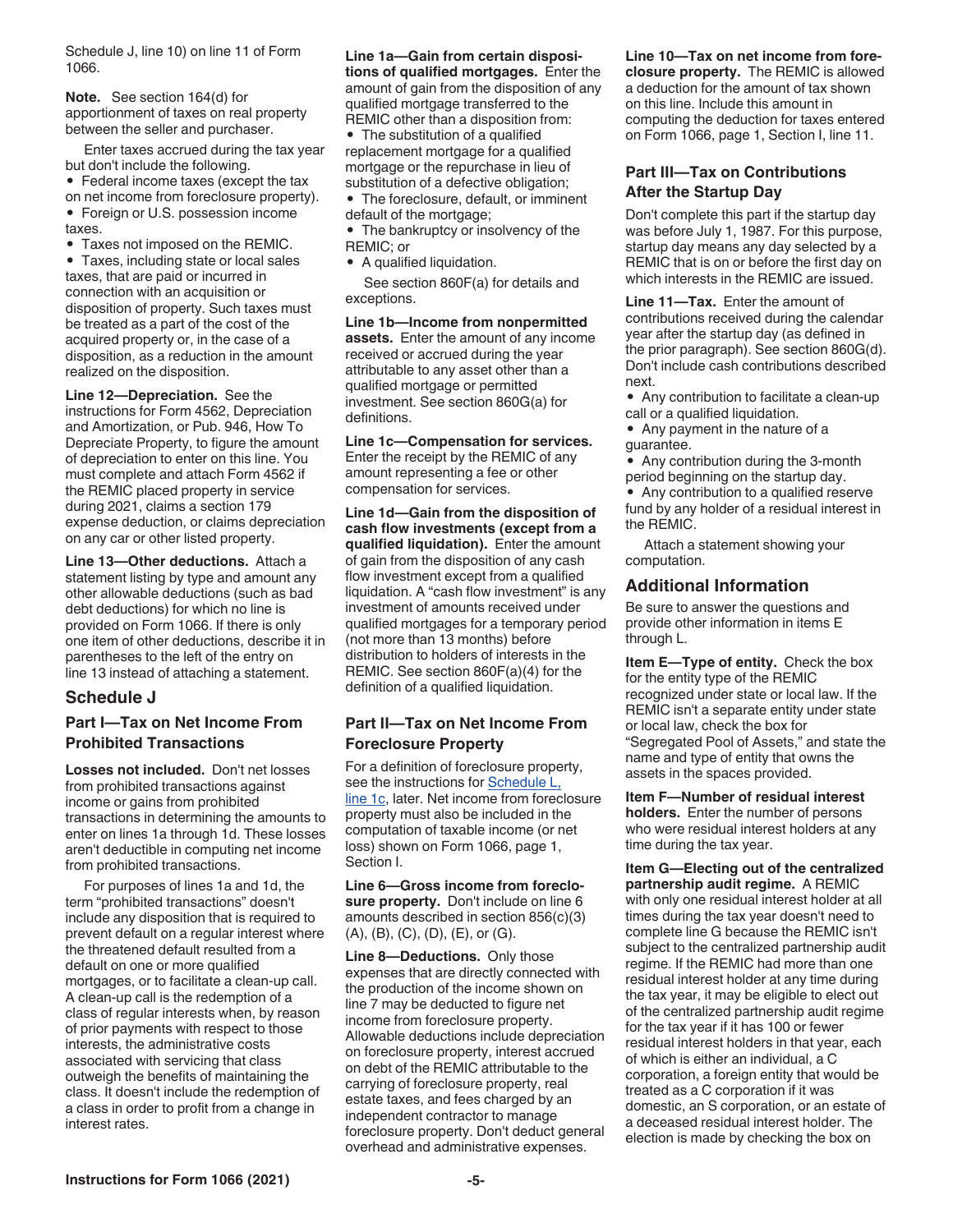line G of a timely filed Form 1066. If the REMIC makes this election, it must also attach Schedule B-2 (Form 1065) to Form 1066 and provide all of the information requested on the Schedule B-2 for each residual interest holder and the shareholders of any S corporation residual interest holders. The REMIC must notify each residual interest holder of the election within 30 days of making the election.

If the REMIC had more than one residual interest holder at any time during the tax year and didn't elect out of the centralized partnership audit regime, it must complete the Designation of Partnership Representative on page 4 of Form 1066. For more information, see *Designation of Partnership Representative*, later.

**Item H—Foreign financial accounts.**  Check the "Yes" box if either (1) or (2) below applies to the REMIC. Otherwise, check the "No" box.

1. At any time during the 2021 calendar year, the REMIC had a financial interest in or signature or other authority over any foreign financial account, including bank, securities, or other types of financial accounts in a foreign country (see FinCEN Form 114, Report of Foreign Bank and Financial Accounts (FBAR)); and

a. The combined value of the accounts was more than \$10,000 at any time during the calendar year, and

b. The account wasn't with a U.S. military banking facility operated by a U.S. financial institution.

2. The REMIC owns more than 50% of the stock in any corporation that would answer "Yes" to item 1 above.

If the "Yes" box is checked, do the following.

• Enter the name of the foreign country or countries where the foreign account(s) is held in the space provided on the form. Attach a separate sheet if more space is needed.

• Electronically file FinCEN Form 114, also referred to as FBAR, with the Department of the Treasury using the FinCEN's BSA E-Filing System. Because FinCEN Form 114 isn't a tax form, don't file it with Form 1066.

See *[www.fincen.gov](https://www.fincen.gov)* for more information.

**Item I—Foreign trust.** The REMIC may be required to file Form 3520, Annual Return To Report Transactions With Foreign Trusts and Receipt of Certain Foreign Gifts, if:

• It directly or indirectly transferred money or property to a foreign trust (for this purpose, any U.S. person who

created a foreign trust is considered a transferor);

• It is treated as the owner of any part of the assets of a foreign trust under the grantor trust rules; or

• It received a distribution from a foreign trust.

For more information, see the Instructions for Form 3520.

**Note.** An owner of a foreign trust must ensure that the trust files an annual information return on Form 3520-A, Annual Information Return of Foreign Trust With a U.S. Owner. For details, see the Instructions for Form 3520-A.

To report information required under section 6038B, the REMIC may be required to file Form 926, Return by a U.S. Transferor of Property to a Foreign Corporation, or Form 8865, Return of U.S. Persons With Respect to Certain Foreign Partnerships. See the instructions for these forms for more information.

**Item L—Sum of the daily accruals.**  Enter the total of the daily accruals for all residual interests for the calendar year. See section 860E(c)(2) for details.

## **Schedule L Balance Sheets per Books**

The amounts shown should agree with the REMIC's books and records. Attach a statement explaining any differences.

**Line 1a—Cash flow investments.**  These are any investments of amounts received under qualified mortgages for a temporary period (not more than 13 months) before distribution to holders of interests in the REMIC.

**Line 1b—Qualified reserve assets.** The term "qualified reserve asset" means any intangible property that is held for investment and as part of a qualified reserve fund. For a definition of qualified reserve fund, including exceptions, see sections  $860G(a)(7)(B)$  and  $(C)$ .

**Line 1c—Foreclosure property.** This is any real property (including interests in real property), and any personal property incident to such real property, acquired by the REMIC as a result of the REMIC's having bid in the property at foreclosure, or having otherwise reduced the property to ownership or possession by agreement or process of law, after there was a default or imminent default on a qualified mortgage held by the REMIC. Generally, this property ceases to be foreclosure property at the close of the third tax year following the tax year in which the REMIC acquired the property. See sections 860G(a)(8) and 856(e), and Regulations section 1.856-6 for more details.

**Note.** Solely for purposes of section 860D(a), the determination of whether any property is foreclosure property will be made without regard to section 856(e)(4).

**Line 7—Regular interests.** These are interests in the REMIC that are issued on the startup day with fixed terms and that are designated as regular interests, if:

1. Such interest unconditionally entitles the holder to receive a specified principal amount or other similar amounts; and

2. Interest payments (or similar amounts), if any, with respect to the interest at or before maturity are payable based on a fixed rate (or at a variable rate described in Regulations section 1.860G-1(a)(3)), or consist of a specified portion of the interest payments on qualified mortgages and this portion doesn't vary during the period that the interest is outstanding.

The interest will meet the requirements of (1) even if the timing (but not the amount) of the principal payments (or other similar amounts) is contingent on the extent of prepayments on qualified mortgages and the amount of income from permitted investments.

An interest will still qualify as a regular interest even if the specified principal amount of the regular interest (or the amount of interest accrued on the regular interest) can be reduced as a result of the nonoccurrence of one or more contingent payments with respect to any reverse mortgage loan held by the REMIC if, on the startup day for the REMIC, the sponsor reasonably believes that all principal and interest due under the regular interest will be paid at or prior to the liquidation of the REMIC.

#### **Schedule M Reconciliation of Residual Interest Holders' Capital Accounts**

Show what caused the changes in the residual interest holders' capital accounts during the tax year.

The amounts shown should agree with the REMIC's books and records and the balance sheet amounts. Attach a statement explaining any differences.

Include in column (d):

- Tax-exempt interest income,
- Other tax-exempt income,
- Income from prohibited transactions,

• Income recorded on the REMIC's books but not included on this return, and • Allowable deductions not charged

against book income this year.

Include in column (e):

• Capital losses over the \$3,000 limitation (for a REMIC with a startup day before November 12, 1991),

• Other nondeductible amounts (such as losses from prohibited transactions and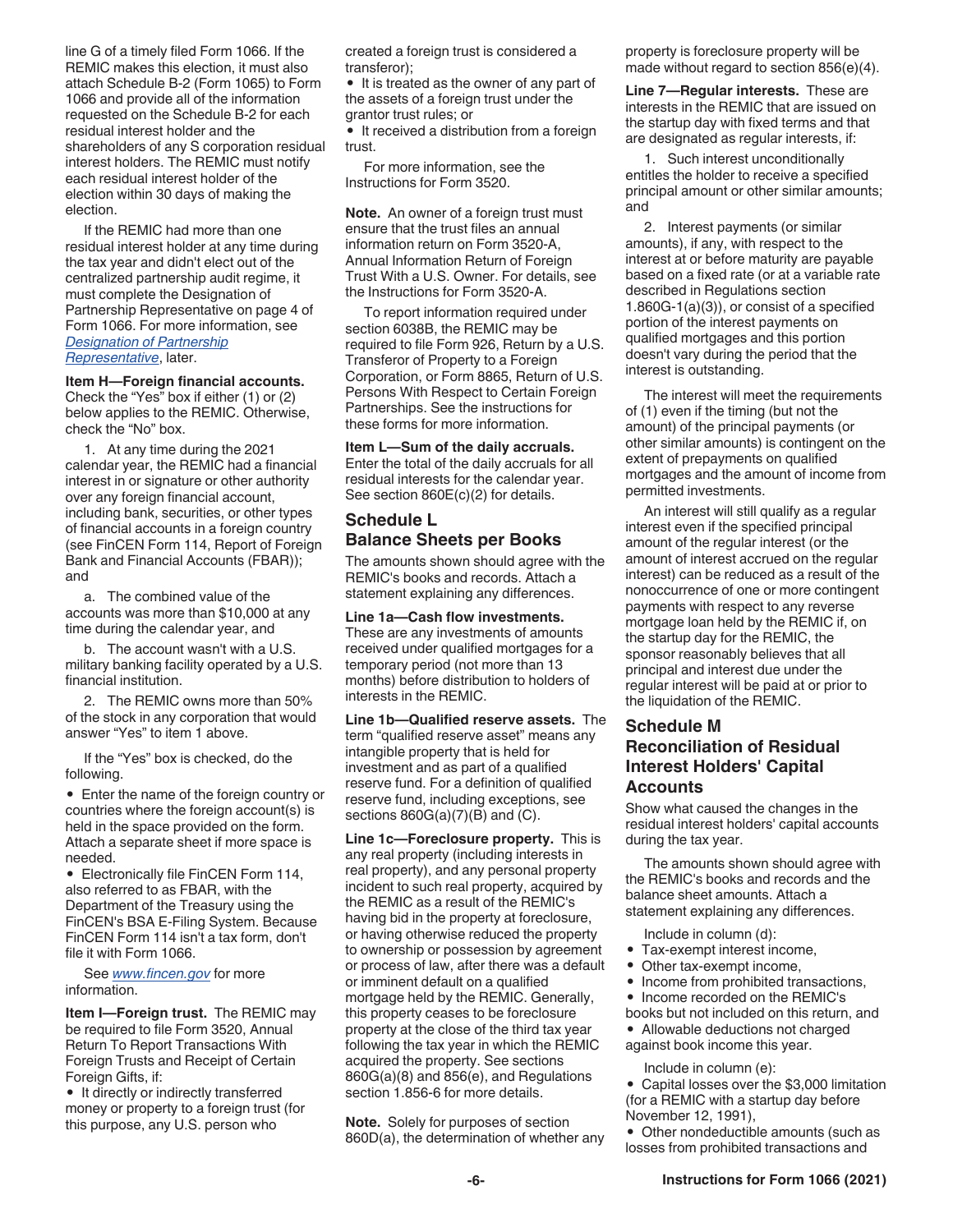expenses connected with the production of tax-exempt income),

• Deductions allocable to prohibited transactions,

• Expenses recorded on books not deducted on this return, and

• Taxable income not recorded on the books this year.

# **Designation of Partnership Representative**

Unless the REMIC has made a valid election out of the centralized partnership audit regime or had only one residual interest holder at all times during the tax year, the REMIC must designate a partnership representative. The partnership representative can be any person with a substantial presence in the United States. The partnership representative will have the sole authority to act on behalf of the REMIC. If an entity is designated as partnership representative, the REMIC must also appoint an individual to act on the entity's behalf (a designated individual). The designated individual must also have a substantial presence in the United States.

**How to designate.** An original designation of a partnership representative must be made on the REMIC's Form 1066 filed for each respective REMIC tax year.

**Partnership representative authority.** 

The REMIC and all its residual interest holders (and any other person whose tax liability is determined in whole or in part by taking into account directly or indirectly adjustments determined under the centralized partnership audit regime) are bound by the actions of the partnership representative in dealings with the IRS. A designation for a partnership tax year remains in effect until the designation is terminated by:

• Valid resignation of the partnership representative,

• Valid revocation of the partnership representative, or

• Determination by the IRS that the designation is not in effect.

**Substantial presence.** In order for either a partnership representative or a designated individual to have substantial presence in the United States, the partnership representative (and the designated individual, if applicable) must:

• Make themselves available to meet in person with the IRS in the United States at a reasonable time and place, as determined by the IRS;

• Have a street address that is in the United States;

• Have a telephone number with a United States area code; and

• Have a United States taxpayer identification number.

# **Schedule Q Quarterly Notice to Residual Interest Holder of REMIC Taxable Income or Net Loss Allocation**

#### **Purpose of Schedule**

Schedule Q (Form 1066) shows each residual interest holder's share of the REMIC's quarterly taxable income (or net loss), the excess inclusion for the residual interest holder's interest, and the residual interest holder's share of the REMIC's section 212 expenses for the quarter.

Although the REMIC isn't subject to income tax (except on net income from prohibited transactions, net income from foreclosure property, and contributions made after the startup day), the residual interest holders are liable for tax on their shares of the REMIC's taxable income, whether or not distributed, and must include their shares on their tax returns.

**Note.** Schedule Q (Form 1066) is a separate tax form that isn't part of Form 1066.

#### **General Instructions**

For each calendar quarter, complete Schedule Q (Form 1066) for each person who was a residual interest holder at any time during the quarter. File Schedule Q with Form 1066. Give one copy to the residual interest holder by the last day of the month following the month in which the calendar quarter ends. Keep one copy with a copy of Form 1066 as part of the REMIC's records.

#### **Specific Instructions**

On each Schedule Q, enter the name, address, and identifying number for each residual interest holder and REMIC. For each residual interest holder that is an individual, you must enter the residual interest holder's social security number (SSN) (or individual taxpayer identification number (ITIN) for a resident or nonresident alien). For all other residual interest holders, you must enter the residual interest holder's EIN. However, if a residual interest holder is an IRA, enter the identifying number of the IRA trust. Don't enter the SSN (or ITIN) of the individual for whom the IRA is maintained.

**Item A—What type of entity is this residual interest holder?** State on this line whether the residual interest holder is an individual, a corporation, an estate, a trust, a partnership, an exempt organization, a nominee (custodian), or another REMIC. If the residual interest holder is a nominee, use the following codes to indicate in parentheses the type of entity the nominee represents.

• I—Individual.

- F—Estate or Trust.
- P-Partnership.
- E—Exempt Organization.
- R—REMIC.
- IRA—Individual Retirement Arrangement.

**Item B—Residual interest holder's percentage of ownership.** Enter in item B2 the percentage at the end of the calendar quarter. However, if a residual interest holder's percentage of ownership changed during the quarter, enter in item B1 the percentage immediately before the change. If there are multiple changes in the percentage of ownership during the quarter, attach a statement giving the date and percentage before each change.

**Item C—REMIC assets.** Enter in item C the percentage of the REMIC's assets during the calendar quarter represented by each of the following categories of assets.

• Real estate assets under section 856(c)  $(5)(B)$ .

• Assets described in section 7701(a) (19)(C) (relating to the definition of a domestic building and loan association).

These percentages must be computed using the average adjusted basis of the assets held during the calendar quarter. To do this, the REMIC must make the appropriate computation as of the close of each month, week, or day and then average the monthly, weekly, or daily percentages for the quarter. The monthly, weekly, or daily computation period must be applied uniformly during the calendar quarter to both categories of assets, and may not be changed in succeeding calendar quarters without IRS consent. If the percentage of the REMIC's assets for either category is at least 95%, the REMIC may show "95 or more" for that category in item C.

If less than 95% of the assets of the REMIC are real estate assets (as defined in section 856(c)(5)(B)), the REMIC must also report to any real estate investment trust that holds a residual interest the information specified in Regulations section 1.860F-4(e)(1)(ii)(B). However, if a REMIC is an "eligible REMIC," as defined in Notice 2012-5, and a percentage of its assets represented by either of the categories of assets described under REMIC assets, earlier, was less than 95% but at least 80%, then the REMIC need only specify in item C that the percentage for that category was at least 80%. For more information, see Notice 2012-5, available on page 291 of Internal Revenue Bulletin 2012-3 at *[IRS.gov/irb/](https://www.irs.gov/irb/2012-03_IRB#NOT-2012-5) [2012-03\\_IRB#NOT-2012-5](https://www.irs.gov/irb/2012-03_IRB#NOT-2012-5)*.

**Item F—Reconciliation of residual interest holder's capital account.** See the instructions for **Schedule M**, earlier.